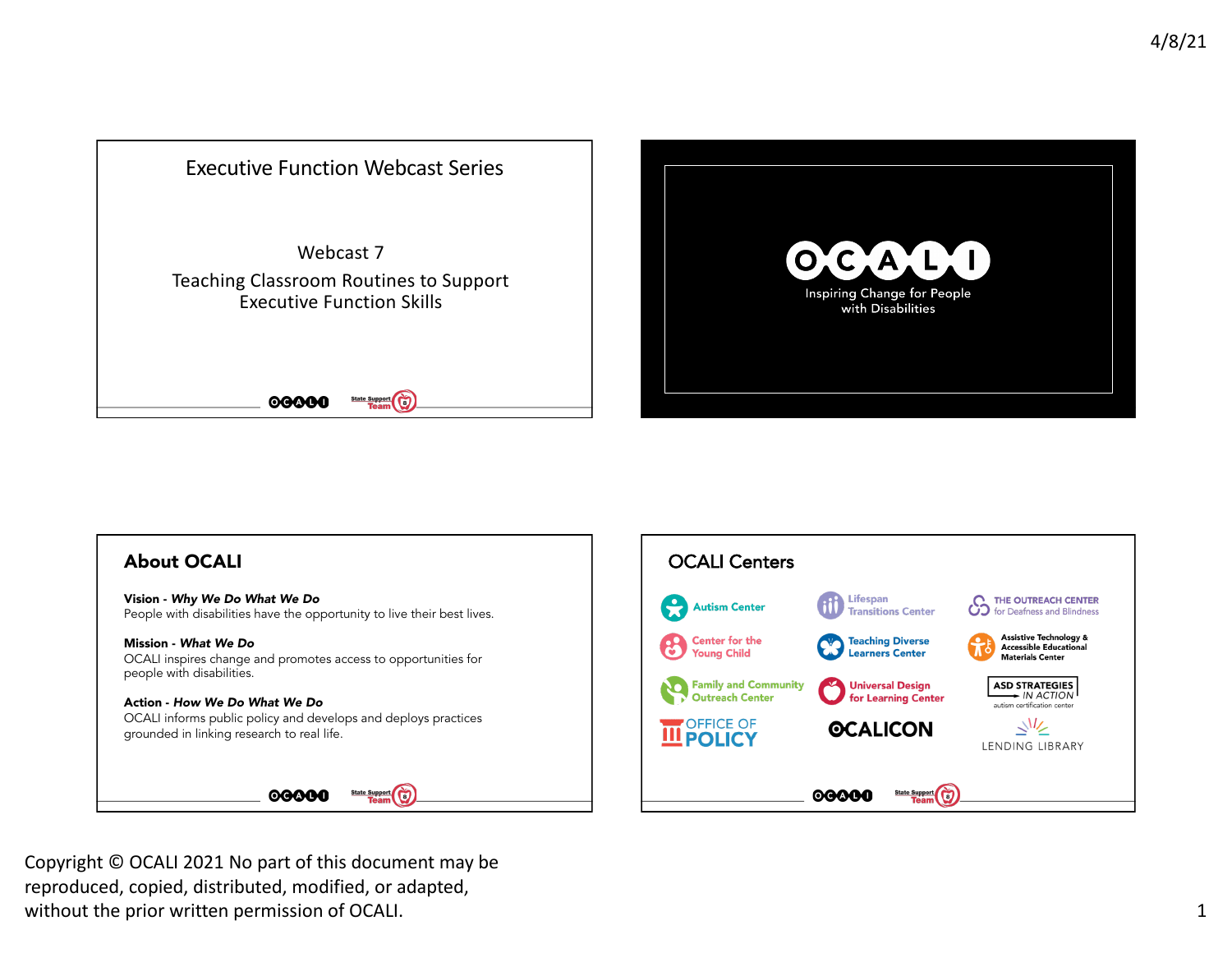





 Copyright © OCALI 2021 No part of this document may be reproduced, copied, distributed, modified, or adapted, without the prior written permission of OCALI. 2002 2022 2023 2024 2028 2024 2024 2028 2024 2028 2024 2028 202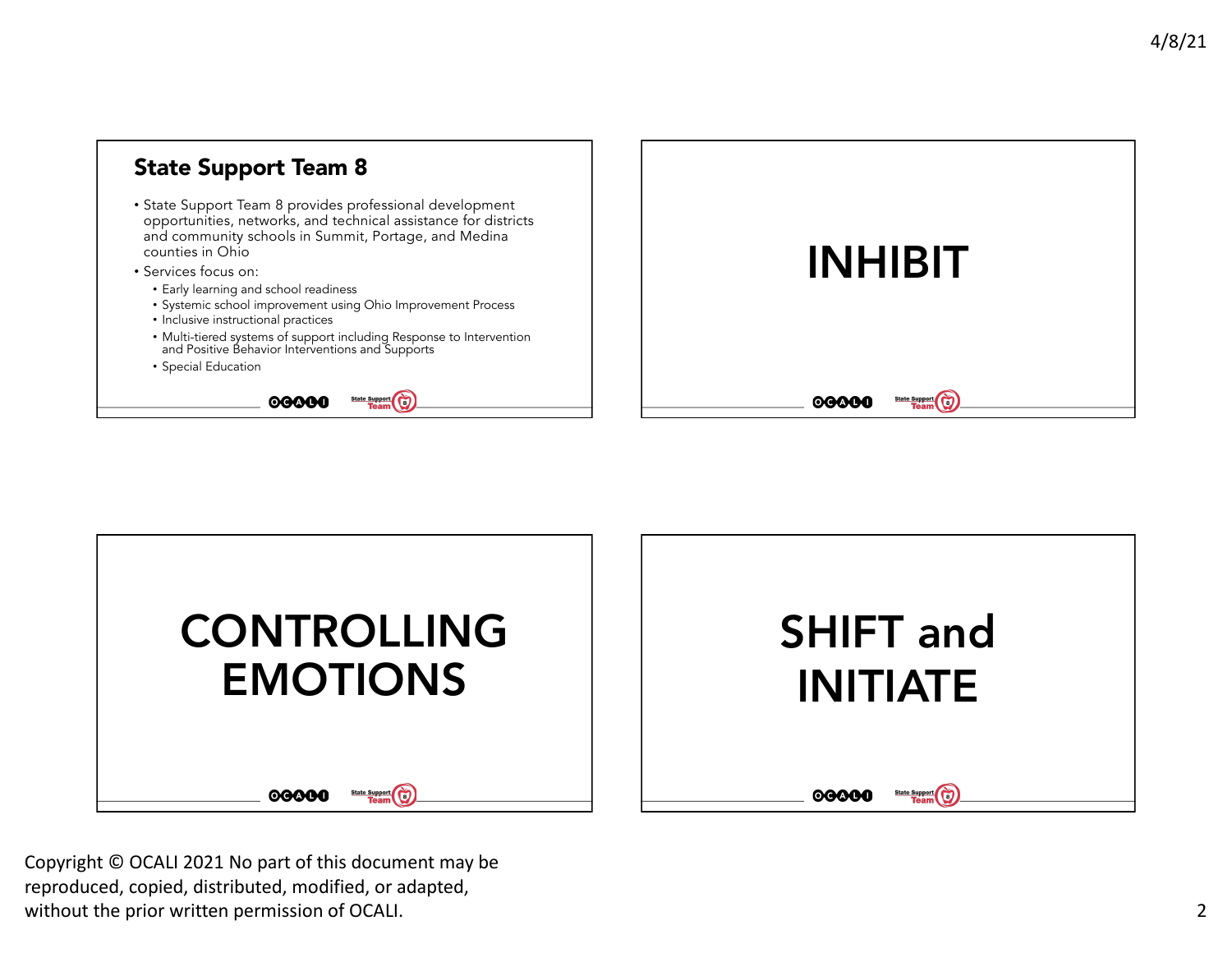



 Copyright © OCALI 2021 No part of this document may be reproduced, copied, distributed, modified, or adapted, without the prior written permission of OCALI.  $\qquad \qquad \qquad$  3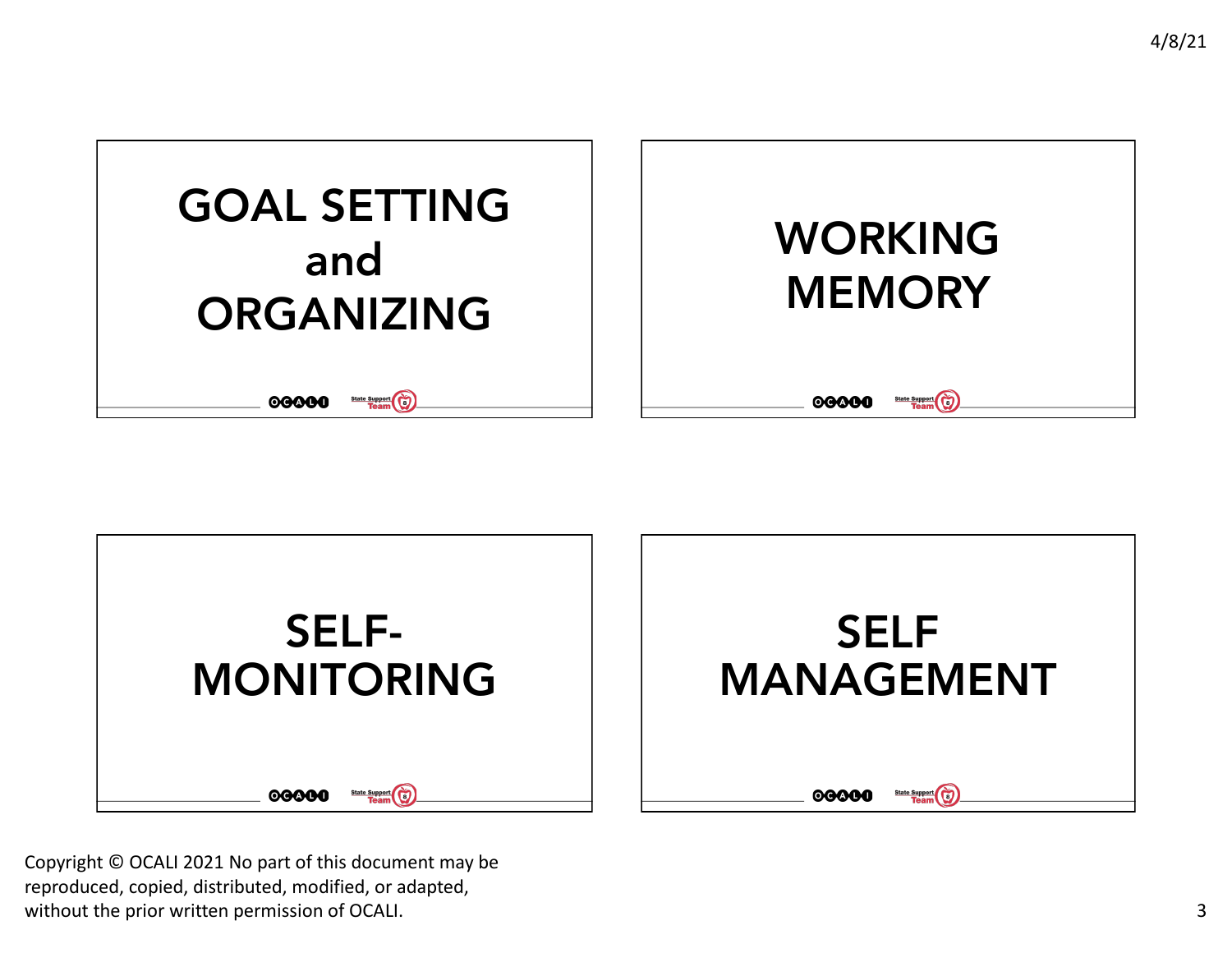



 Copyright © OCALI 2021 No part of this document may be reproduced, copied, distributed, modified, or adapted, without the prior written permission of OCALI.  $\blacksquare$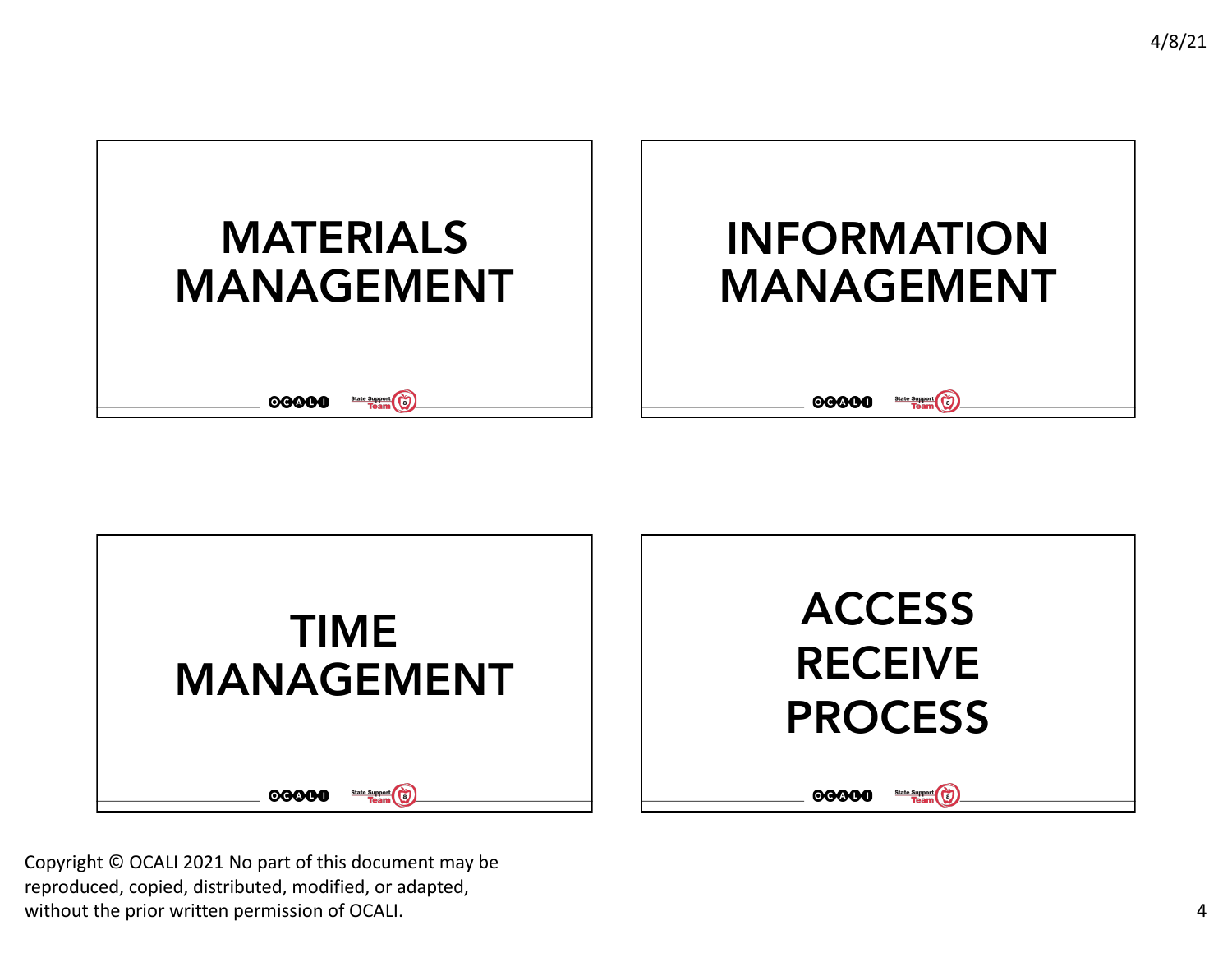

# More Before the Routine is Started

- Develop a data collection form
- Teach staff how to collect data
- • Share visual support routine with parents who bring students to the room. This would include student/family specific scenarios
	- Families who bring their child to school
		- Getting out of the car to office; school staff takes student to
		- Getting out of the car then to classroom

00000

• Students who ride the bus to school; school staff takes student



- • Help students choose a sensory item (if needed) from sensory basket items
- • Utilize the visual support and appropriate prompt hierarchy to guide students through entry routine
- • Provide prompting based on the prompt hierarchy (as needed) to assist with check-in
- • Use visual support to guide students to assigned location in the classroom
- • Collect data on how long students took to complete both coming into the classroom and check-in procedure



# More During the Routine

- supports with students for both entry in the classroom and completing classroom routine • If staff is supporting the students, observe how the staff uses
- • Staff collects data to identify each step students complete with appropriate prompt hierarchy
- Take data on students use of entry materials
- • Observe staff using visual supports and appropriate prompt hierarchy



 Copyright © OCALI 2021 No part of this document may be reproduced, copied, distributed, modified, or adapted, without the prior written permission of OCALI. The set of the set of the set of the set of the set of the set of the set of the set of the set of the set of the set of the set of the set of the set of the set of the set of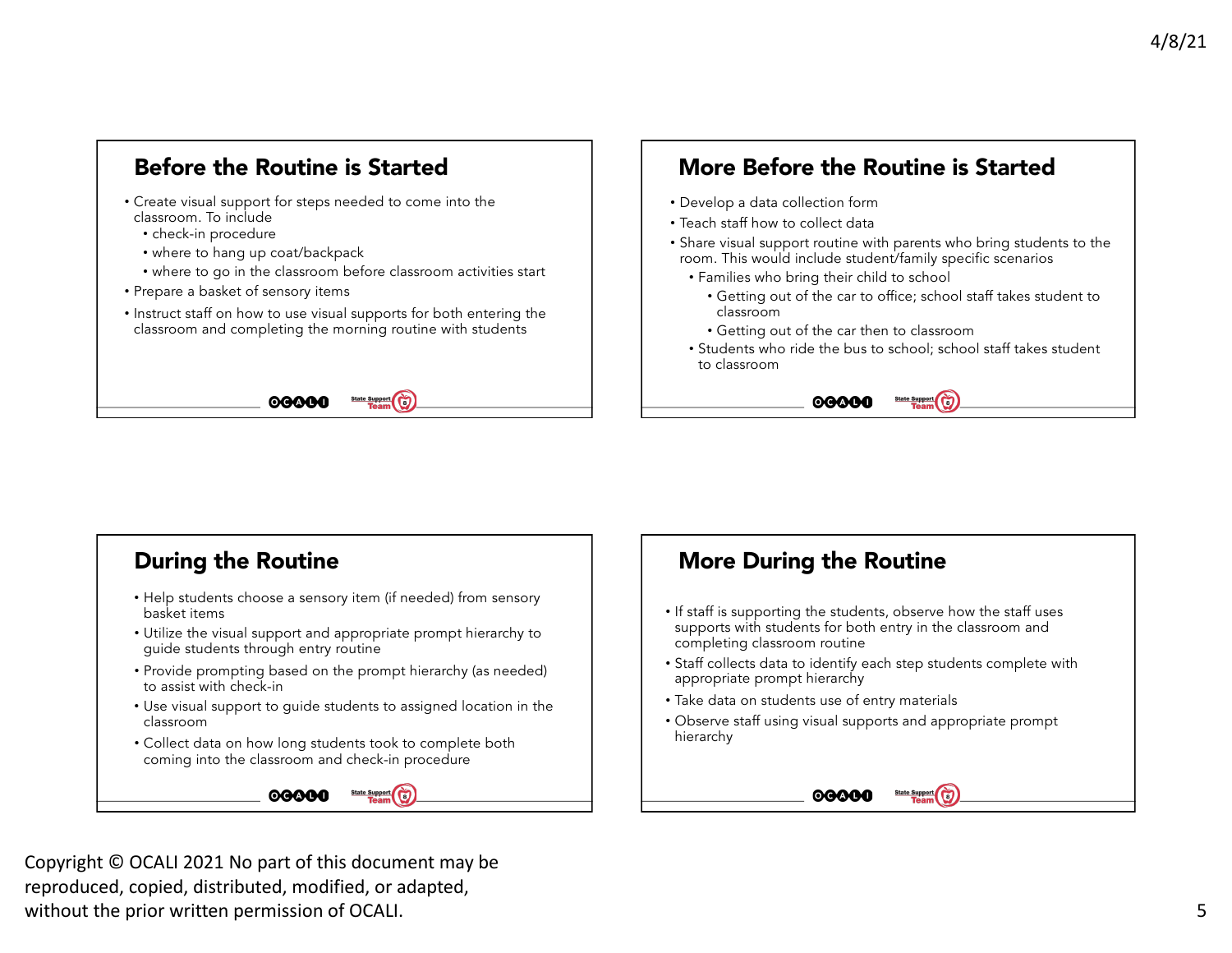

## Routine at Home Family/Caregiver Guide to Support

- Provide a monthly calendar that identifies school and non-school days
- Try to follow a morning wake up and get ready for school routine
- Provide a visual support that shows the going to school routine
- classroom routine before child gets on the bus • If riding bus, try to review the visual support showing entry to the
- visual support showing entry to the classroom routine before entering • If being brought to school by family member, remember to review the the school







 Copyright © OCALI 2021 No part of this document may be reproduced, copied, distributed, modified, or adapted, without the prior written permission of OCALI.  $\qquad \qquad \qquad \textbf{6}$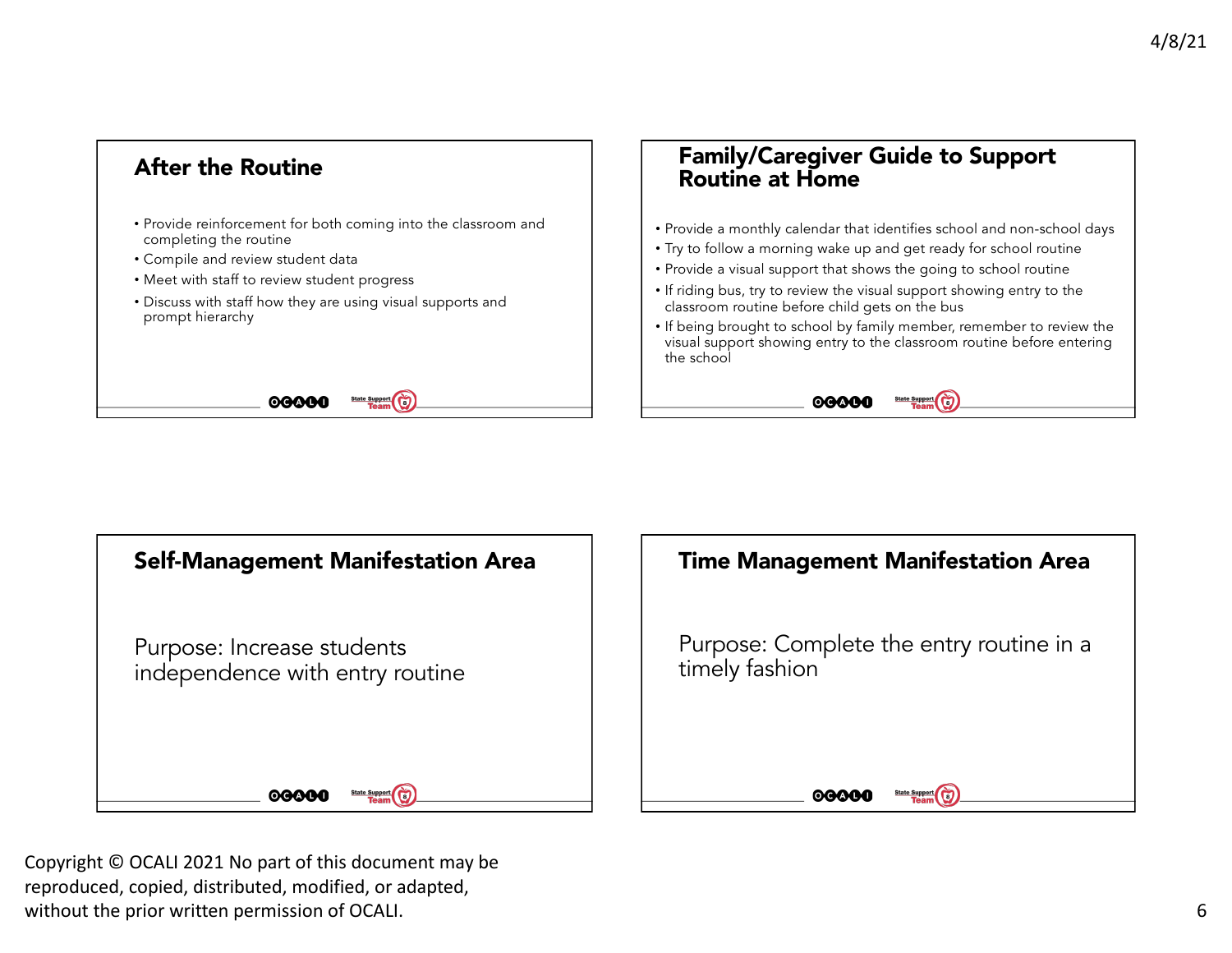



 Copyright © OCALI 2021 No part of this document may be reproduced, copied, distributed, modified, or adapted, without the prior written permission of OCALI. The state of the state of the state of the state of the state of the state of the state of the state of the state of the state of the state of the state of the state of the st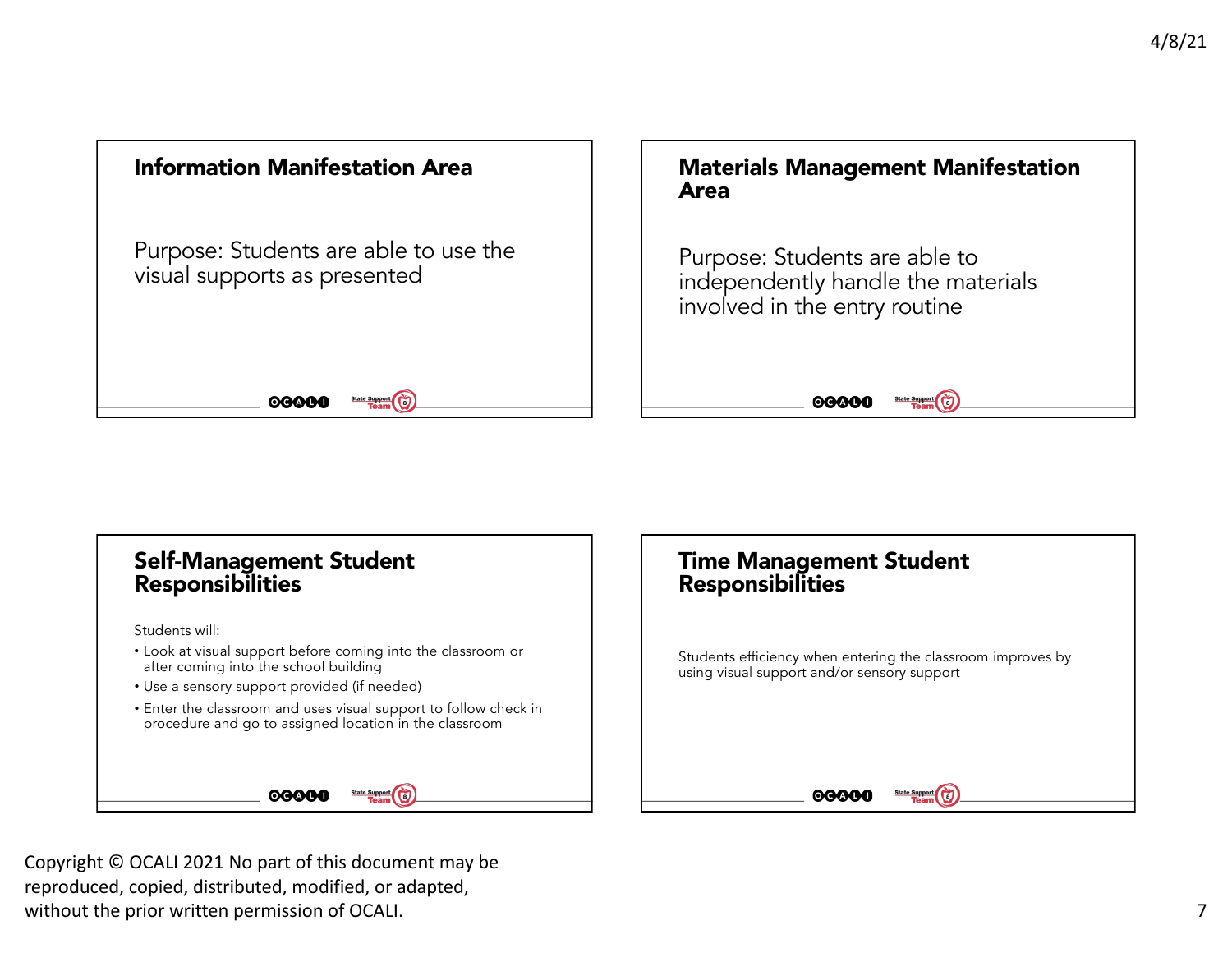#### Information Management Student Responsibilities

00000

 support and/or sensory item Students are observed completing the entry routine using visual

### Materials Management Student Responsibilities

 Students learn to follow and use visual supports and/or sensory item to:

- Walk in the classroom
- Take off and hang up coat (depending on weather)

00000

- Hang up backpack
- Remove items from backpack and put in specific location

State Support

- Learn check-in procedure using name stamp
- Follow schedule to go to first activity



 Copyright © OCALI 2021 No part of this document may be reproduced, copied, distributed, modified, or adapted, without the prior written permission of OCALI. And the set of the set of the set of the set of the set of the set of the set of the set of the set of the set of the set of the set of the set of the set of the set of the se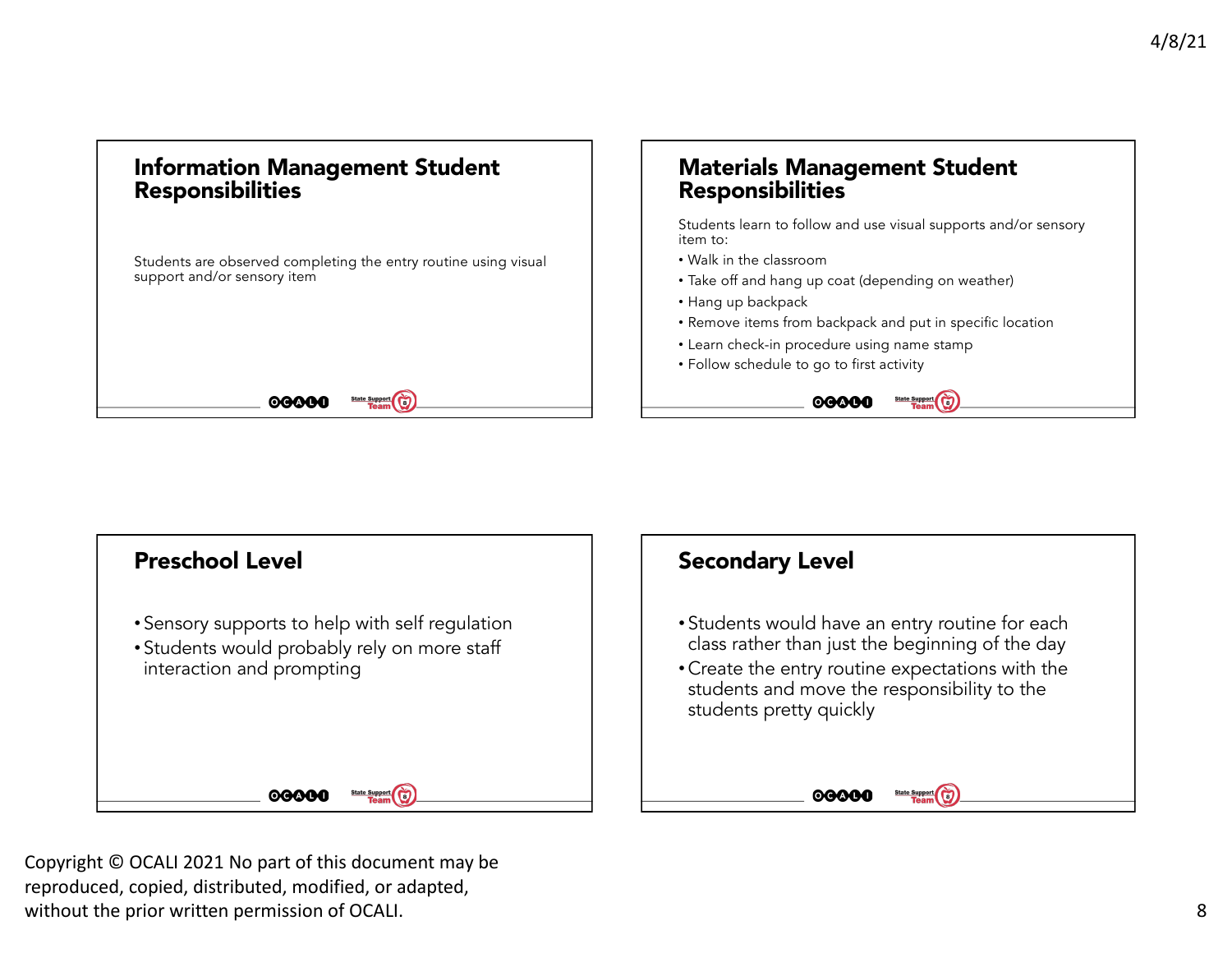



 Copyright © OCALI 2021 No part of this document may be reproduced, copied, distributed, modified, or adapted, without the prior written permission of OCALI. 9